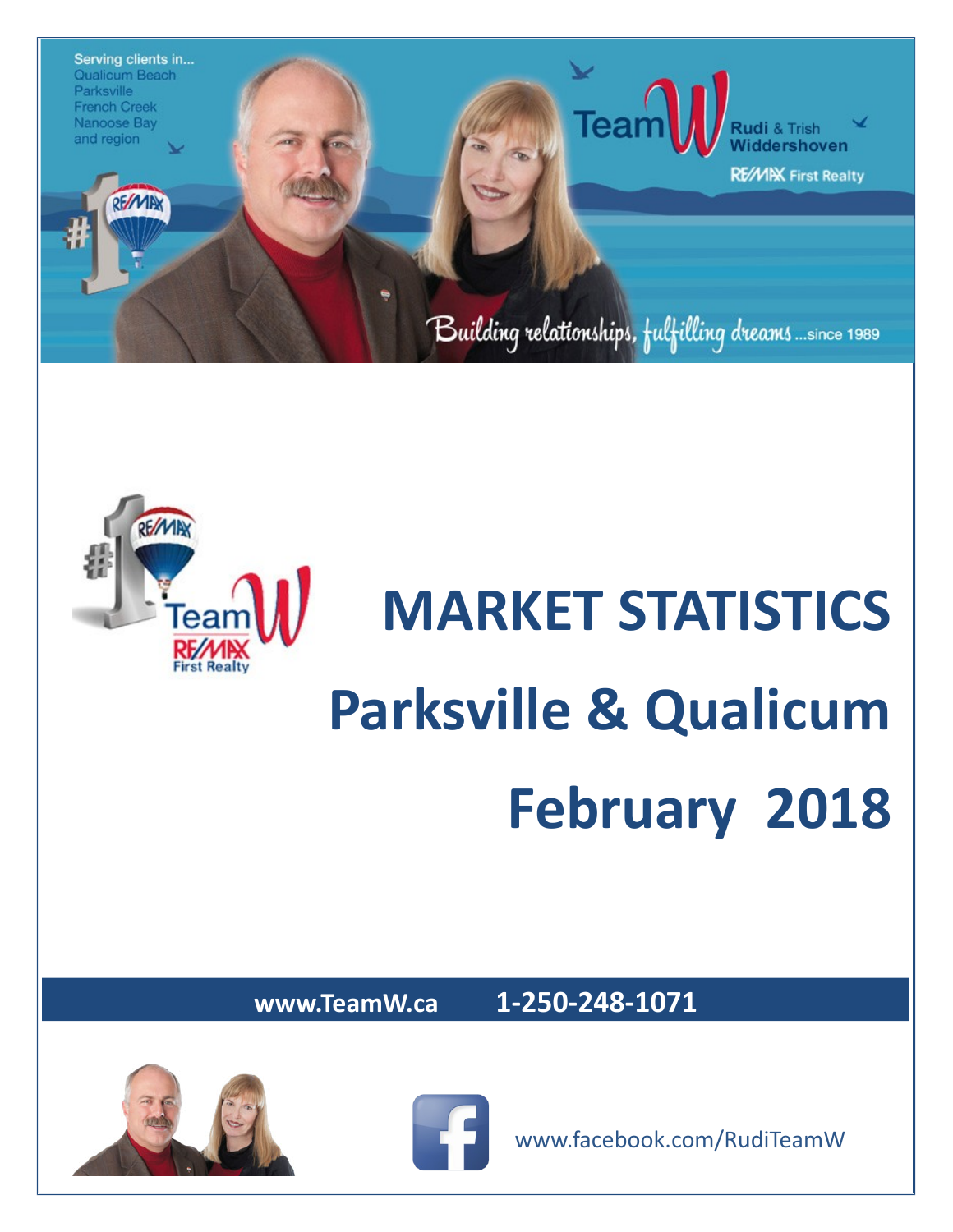The statistics for market activity have been released by VIREB (Vancouver Island Real Estate Board) and certainly continue to show lack of inventory and strong demand.

With regards to Single Family Homes so far this year, in comparison to same period in 2017, there have been 12% less listings and as a result 12% less sales. The Active inventory at the end of February was 18% less than February 2018 and the Average Sales Price is up 26% (\$616,128 vs \$490,371).

With regards to Patio Homes there were 16% more listings (22 vs 19) and number of sales are up 13%. Active inventory is down 10% and the Average Sales Price is up 25% (\$446,218 vs \$377,193) over the same time last year.

Also BCREA (British Columbia Real Estate Association) has released their updated Housing Forecast which is indicating that there will be 10.8% less residential sales on Vancouver Island (Malahat north) in comparison to 2017 and the average sale prices will increase by 7.6%. Which indicates lack of supply and strong demand will continue throughout the year.

If you wish further details or wish to discuss your current real estate situation contact us a[tteam@teamw.ca](mailto:team@teamw.ca) or [250-468-1498](tel:(250)%20468-1498)



Rudi & Trish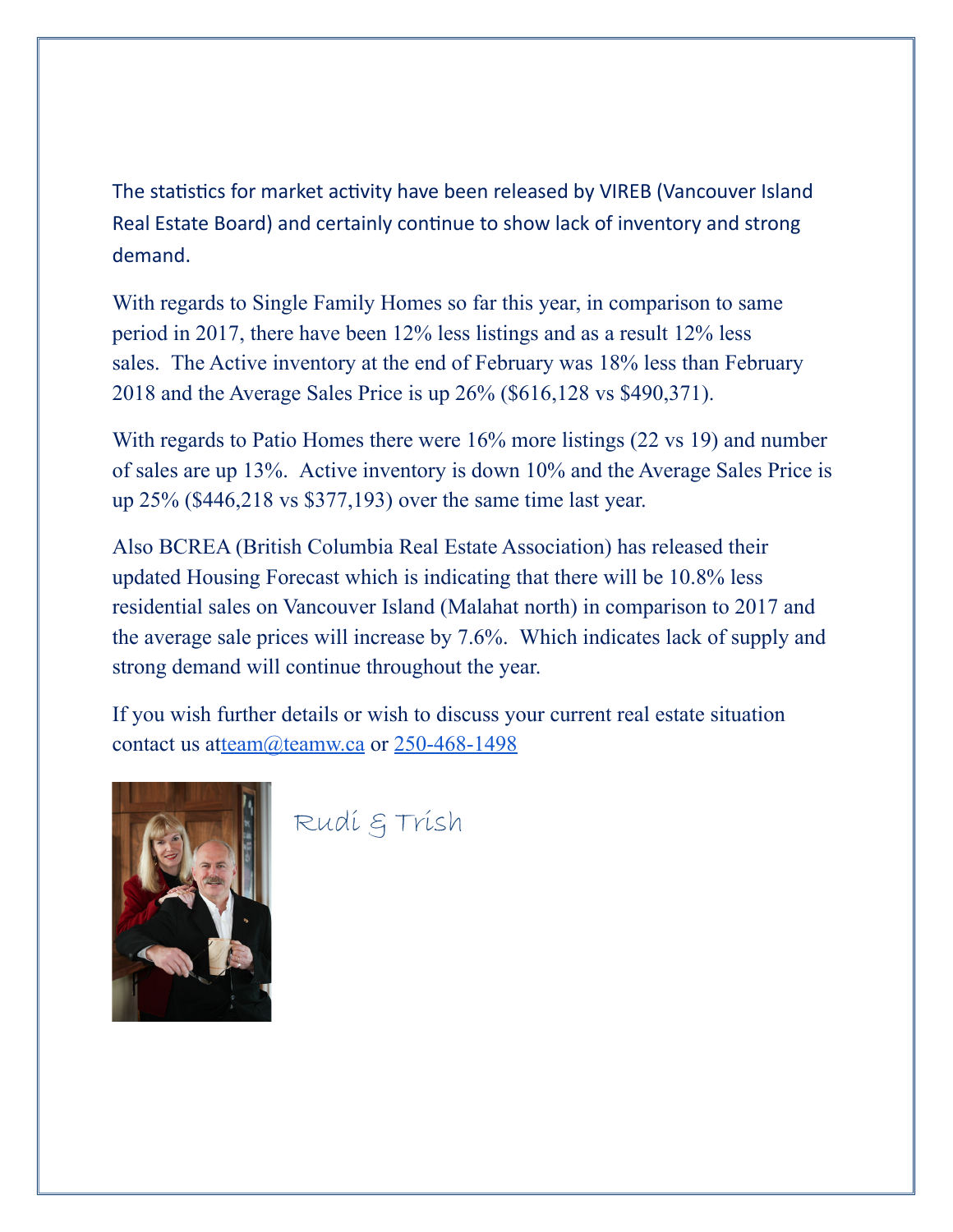## **Parksville / Qualicum as at February 28, 2018**





**Single Family Units Reported Sold**

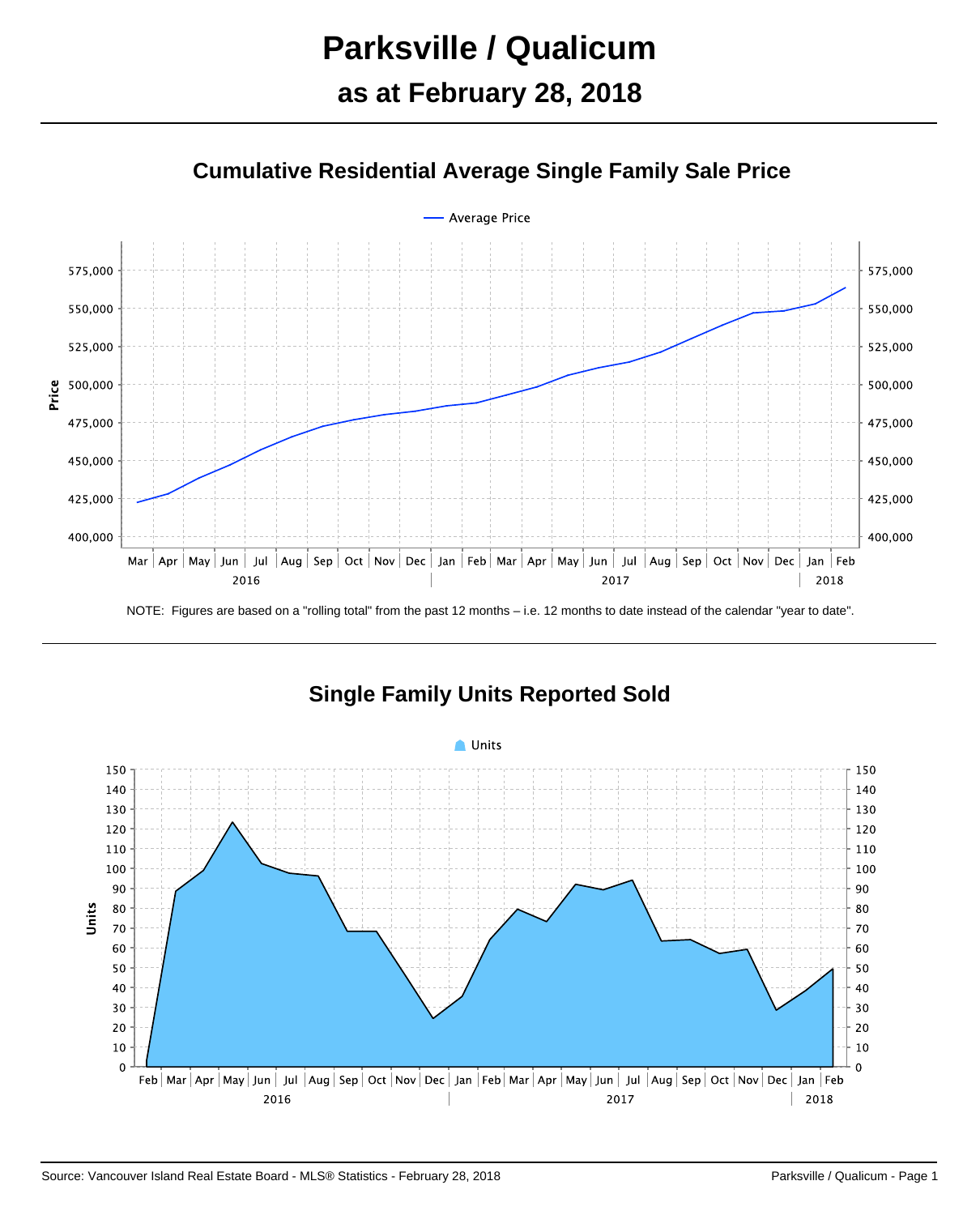## **Comparative Activity by Property Type**

|                               |                | <b>Current Month</b> |          | 12 Months to Date |               |          |  |  |  |  |
|-------------------------------|----------------|----------------------|----------|-------------------|---------------|----------|--|--|--|--|
|                               | This Year      | Last Year            | % Change | This Year         | Last Year     | % Change |  |  |  |  |
| Lots                          |                |                      |          |                   |               |          |  |  |  |  |
| <b>Units Listed</b>           | 4              | 3                    | 33%      | 69                | 80            | $-14%$   |  |  |  |  |
| <b>Units Reported Sold</b>    | $\overline{2}$ | $\overline{2}$       | 0%       | 42                | 77            | $-45%$   |  |  |  |  |
| Sell/List Ratio               | 50%            | 67%                  |          | 61%               | 96%           |          |  |  |  |  |
| <b>Reported Sales Dollars</b> | \$396,900      | \$565,500            | $-30%$   | \$9,833,700       | \$17,546,200  | $-44%$   |  |  |  |  |
| Average Sell Price / Unit     | \$198,450      | \$282,750            | $-30%$   | \$234,136         | \$227,873     | 3%       |  |  |  |  |
| <b>Median Sell Price</b>      | \$259,900      |                      |          | \$230,000         |               |          |  |  |  |  |
| Sell Price / List Price       | 96%            | 96%                  |          | 96%               | 96%           |          |  |  |  |  |
| Days to Sell                  | 54             | 115                  | $-53%$   | 59                | 77            | $-23%$   |  |  |  |  |
| <b>Active Listings</b>        | 13             | 20                   |          |                   |               |          |  |  |  |  |
| <b>Single Family</b>          |                |                      |          |                   |               |          |  |  |  |  |
|                               |                |                      |          |                   |               |          |  |  |  |  |
| <b>Units Listed</b>           | 65             | 75                   | $-13%$   | 1,009             | 1,089         | $-7%$    |  |  |  |  |
| <b>Units Reported Sold</b>    | 49             | 64                   | $-23%$   | 785               | 910           | $-14%$   |  |  |  |  |
| Sell/List Ratio               | 75%            | 85%                  |          | 78%               | 84%           |          |  |  |  |  |
| <b>Reported Sales Dollars</b> | \$30,802,895   | \$30,831,196         | $-0%$    | \$442,374,678     | \$443,719,949 | $-0%$    |  |  |  |  |
| Average Sell Price / Unit     | \$628,631      | \$481,737            | 30%      | \$563,535         | \$487,604     | 16%      |  |  |  |  |
| <b>Median Sell Price</b>      | \$560,000      |                      |          | \$515,000         |               |          |  |  |  |  |
| Sell Price / List Price       | 99%            | 99%                  |          | 98%               | 100%          |          |  |  |  |  |
| Days to Sell                  | 29             | 24                   | 21%      | 26                | 31            | $-16%$   |  |  |  |  |
| <b>Active Listings</b>        | 89             | 109                  |          |                   |               |          |  |  |  |  |
| <b>Condos (Apt)</b>           |                |                      |          |                   |               |          |  |  |  |  |
| <b>Units Listed</b>           | 14             | 13                   | 8%       | 178               | 195           | $-9%$    |  |  |  |  |
| <b>Units Reported Sold</b>    | 8              | 8                    | 0%       | 114               | 129           | $-12%$   |  |  |  |  |
| Sell/List Ratio               | 57%            | 62%                  |          | 64%               | 66%           |          |  |  |  |  |
| <b>Reported Sales Dollars</b> | \$2,425,900    | \$1,785,000          | 36%      | \$30,740,188      | \$29,803,922  | 3%       |  |  |  |  |
| Average Sell Price / Unit     | \$303,238      | \$223,125            | 36%      | \$269,651         | \$231,038     | 17%      |  |  |  |  |
| <b>Median Sell Price</b>      | \$352,000      |                      |          | \$239,900         |               |          |  |  |  |  |
| Sell Price / List Price       | 98%            | 92%                  |          | 96%               | 95%           |          |  |  |  |  |
| Days to Sell                  | 45             | 82                   | $-45%$   | 52                | 53            | $-2%$    |  |  |  |  |
| <b>Active Listings</b>        | 46             | 39                   |          |                   |               |          |  |  |  |  |
| <b>Condos (Patio)</b>         |                |                      |          |                   |               |          |  |  |  |  |
| <b>Units Listed</b>           | 11             | 12                   | $-8%$    | 144               | 128           | 12%      |  |  |  |  |
| <b>Units Reported Sold</b>    | 10             | 7                    | 43%      | 128               | 125           | 2%       |  |  |  |  |
| Sell/List Ratio               | 91%            | 58%                  |          | 89%               | 98%           |          |  |  |  |  |
| <b>Reported Sales Dollars</b> | \$4,266,800    | \$2,487,900          | 72%      | \$49,558,128      | \$39,610,726  | 25%      |  |  |  |  |
| Average Sell Price / Unit     | \$426,680      | \$355,414            | 20%      | \$387,173         | \$316,886     | 22%      |  |  |  |  |
| <b>Median Sell Price</b>      | \$463,000      |                      |          | \$389,000         |               |          |  |  |  |  |
| Sell Price / List Price       | 100%           | 99%                  |          | 99%               | 98%           |          |  |  |  |  |
| Days to Sell                  | 12             | 7                    | 72%      | 17                | 32            | $-46%$   |  |  |  |  |
| <b>Active Listings</b>        | 10             | 11                   |          |                   |               |          |  |  |  |  |
| <b>Condos (Twnhse)</b>        |                |                      |          |                   |               |          |  |  |  |  |
| <b>Units Listed</b>           | 4              | 1                    | 300%     | 81                | 98            | $-17%$   |  |  |  |  |
| <b>Units Reported Sold</b>    | 6              | $\overline{7}$       | $-14%$   | 74                | 85            | $-13%$   |  |  |  |  |
| Sell/List Ratio               | 150%           | 700%                 |          | 91%               | 87%           |          |  |  |  |  |
| <b>Reported Sales Dollars</b> | \$3,249,400    | \$2,886,000          | 13%      | \$31,945,505      | \$29,358,756  | 9%       |  |  |  |  |
| Average Sell Price / Unit     | \$541,567      | \$412,286            | 31%      | \$431,696         | \$345,397     | 25%      |  |  |  |  |
| <b>Median Sell Price</b>      | \$599,900      |                      |          | \$412,000         |               |          |  |  |  |  |
| Sell Price / List Price       | 97%            | 99%                  |          | 97%               | 98%           |          |  |  |  |  |
| Days to Sell                  | 82             | 39                   | 112%     | 31                | 40            | $-22%$   |  |  |  |  |
| <b>Active Listings</b>        | 3              | 12                   |          |                   |               |          |  |  |  |  |

**PLEASE NOTE: SINGLE FAMILY** property does NOT INCLUDE acreage with house, condominiums, duplex/triplex, mobile homes/on pad, single family waterfront or single family strata. **LOTS** do NOT INCLUDE acreage or waterfront acreage.